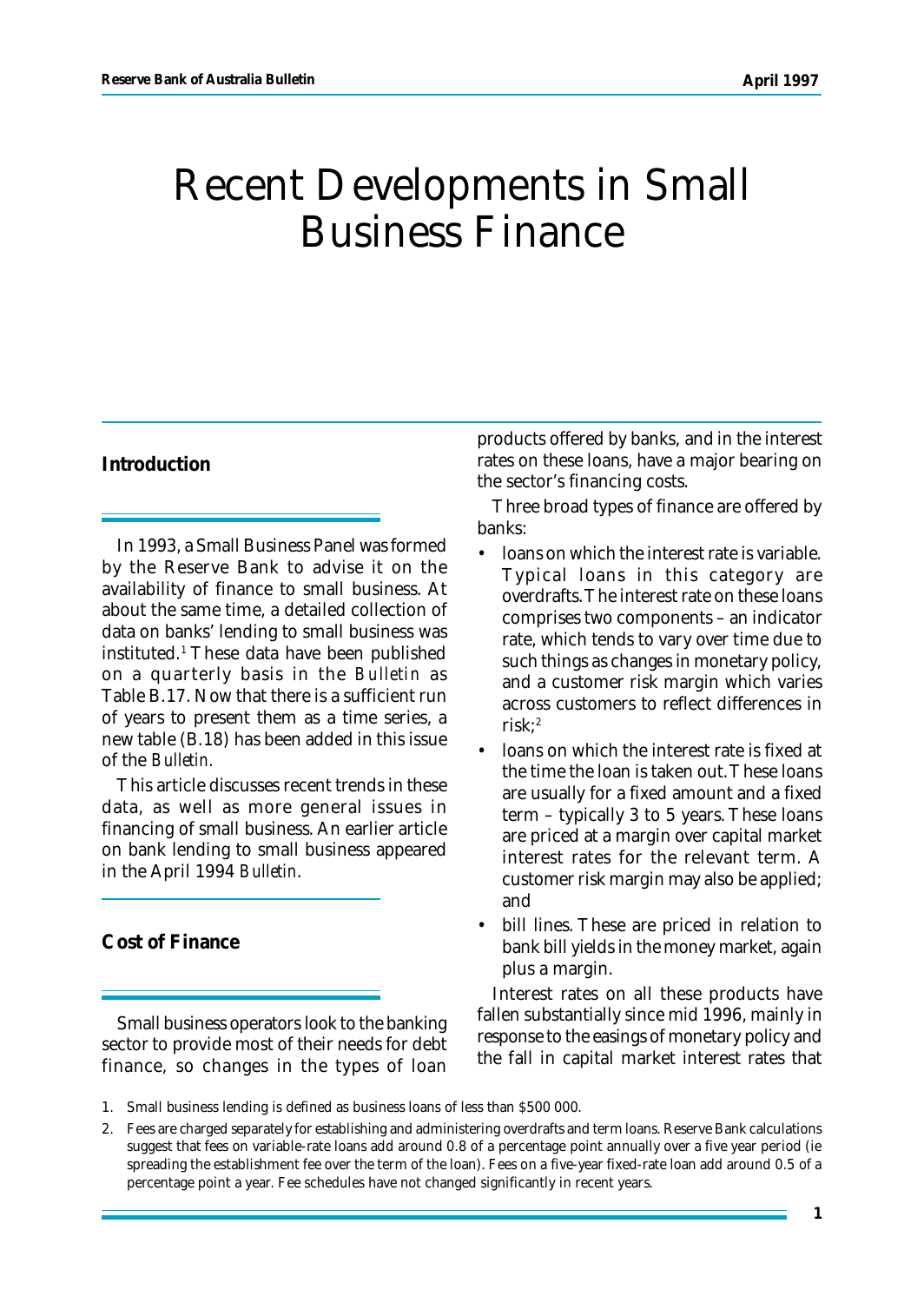#### **Graph 1**





have accompanied the decline in inflation (Graph 1).

On variable-rate loans, indicator rates fell by 1.5 percentage points in the second half of 1996, in line with the fall in cash rates as monetary policy was eased. This reduced the indicator rate to 9.75 per cent. The overall interest rate paid by business also incorporates a customer risk margin; this varies from business to business, but on average is around 2 percentage points for small businesses.

The current level of interest rates on variable-rate loans is slightly above the lows reached before the 1994 tightenings and, apart from that period, at its lowest since the early 1970s (Graph 2). This return to low levels of interest rates has been made possible by the



#### **Graph 2**

falls in inflation in recent years. As outlined below, this has had major benefits to all businesses, including small businesses, in terms of lowering overall interest costs.

In addition to the changes in interest rates resulting from monetary policy, there are some signs that competition is forcing interest rates on small business loans lower. This is coming about mainly by the introduction of new products at lower interest rates than the standard indicator rate. On average, these new products carry an indicator interest rate about 2 percentage points below the standard rate.

There are some similarities here to developments in the housing loan market some years earlier. In that market, banks initially attempted to meet the competition, particularly from non-bank lenders, by introducing new products at discounted rates for selected customers rather than cutting interest rates on existing loan products. In due course, however, intensifying competition saw banks make more general reductions in rates on all housing loan products. As a result, the spread between the standard variable housing loan rate and the cash rate fell from about 4 percentage points in 1993 to about 1 1 /2 percentage points at present.

Small business lending is more difficult than the housing market for non-bank financiers to penetrate because small business loans are less amenable than mortgages to securitisation (because of the variety of risk involved in lending to small business and the wide range of terms and conditions offered). However, moves have been made in recent months by some mortgage managers to expand into business lending, by offering loans to small business secured by a housing mortgage. As these facilities have only recently been introduced, relatively small amounts have been extended under them to date. Nevertheless, this, and the proliferation of products on offer to small business, is evidence of the growing competition in this market segment.

Interest rates applying to new fixed-rate loans have also come down substantially since 1994, reflecting the fall in bond yields over that period. For example, the indicator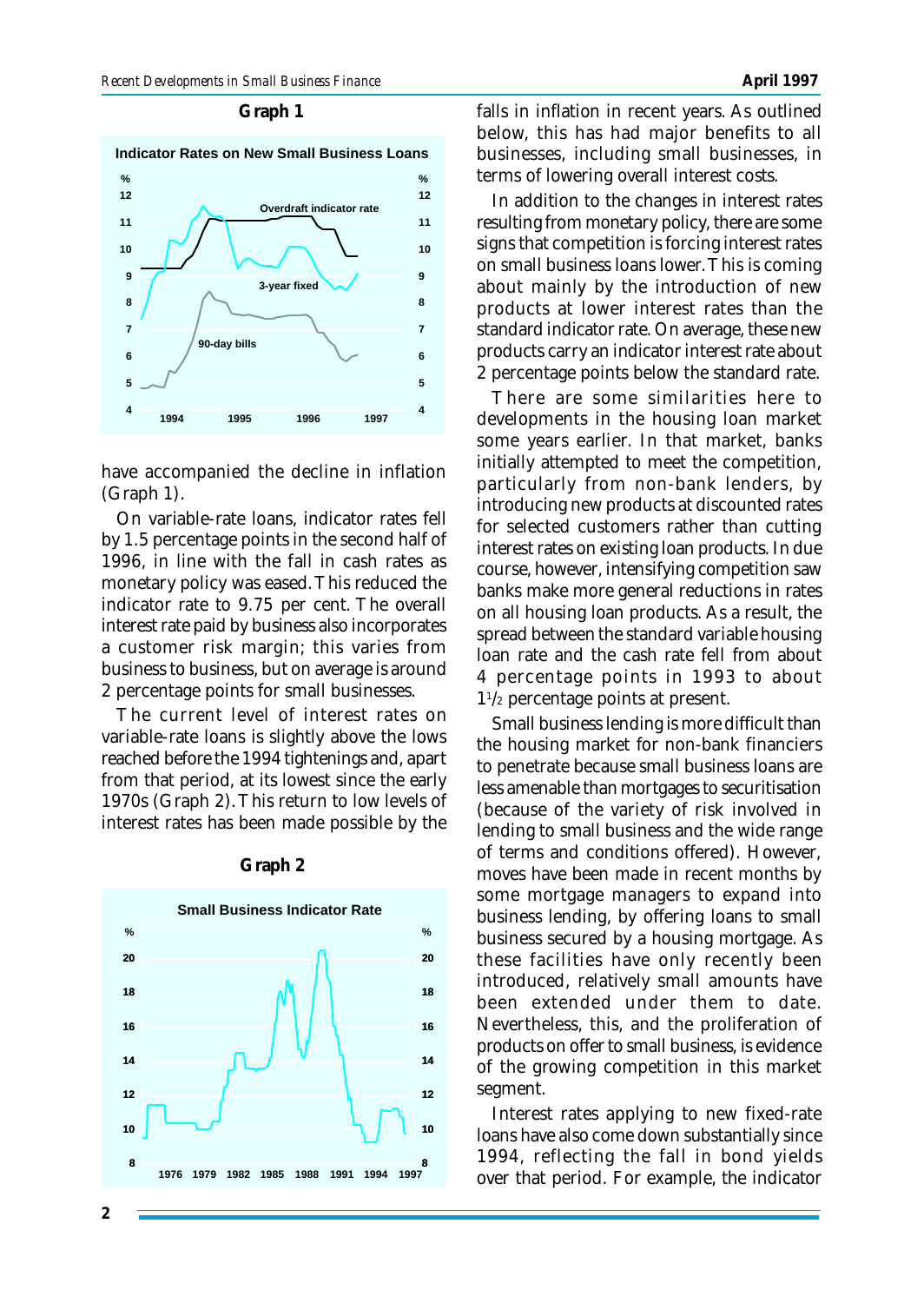rate for 3-year fixed-rate loans fell from 11<sup>1</sup> /2 per cent in late 1994 to around 9 per cent at present. After allowing for customer risk margins, small businesses would typically be paying between 10 and 11 per cent on these loans at present.

Interest rates on bill lines effectively move in tandem with the yield on bank bills in the money market. Currently, 90-day bill yields are around 6 per cent. After allowing for margins and fees, the typical interest rate paid by small businesses on a bill line at present is about 8.8 per cent.

The statistics collected by the Reserve Bank show that the average interest rate, including customer risk margins, paid by small businesses across all the different types of loan facilities was 10.6 per cent at the end of December 1996. This was 1 percentage point lower than at the peak in early 1995 (Graph 3). A further fall in this average will occur in the March quarter of 1997 as the cuts in indicator rates announced in late 1996 become effective.





The distribution of interest charges on loans for small business at end December, measured across all loan products, is shown in Graph 4. Again, this was before the latest cut in small business interest rates had become effective, as the reduction was passed on by most banks in January. At end December, while the average (mean) interest rate was 10.6 per cent,



### **Graph 4**

**Comparison with Large Businesses**

Differences between the total interest cost of a specific financing facility for small and large businesses reflect differences in the indicator interest rates and the customer risk margins. When averaged over the entire range of facilities offered, the different financing pattern of small and large businesses is also important.

The average interest cost to small business for variable-rate loans is just under 2 percentage points higher than that for large businesses (left panel of Graph 5). This reflects a gap between the indicator rates of around 0.45 of a percentage point, and larger risk margins for small business customers. The gap between small and large business in the case of fixed-rate loans is lower, at about 1.25 percentage points.

Measured as an aggregate across all loan products, the gap is 2.4 percentage points (right panel of Graph 5). This is larger than the gap on any individual type of loan facility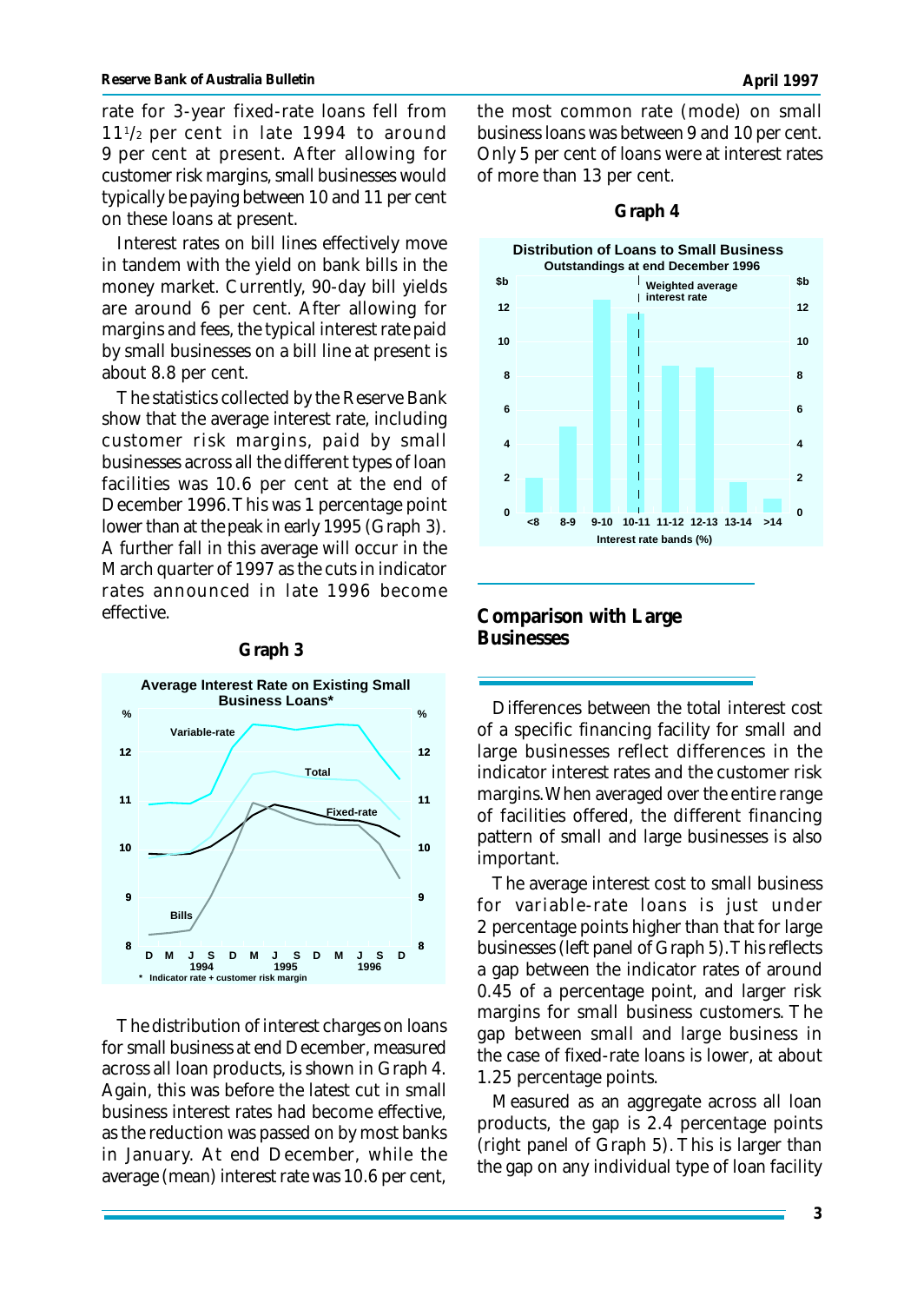because of differences in the composition of borrowing of small business vis-á-vis large. Borrowing by large business is concentrated in bills, while small businesses use more variable-rate and fixed-rate financing (see below).



#### **Graph 5**



As noted, there has been substantial change in recent years in the types of loans small businesses are taking out, with use of bill financing falling and fixed-rate financing becoming more common. Bill financing now accounts for about 15 per cent of total small business finance, compared with about one-third in late 1993 (Graph 6). At the same time, the proportion of small business loans outstanding at fixed rates has increased from about one third in late 1993 to almost one half. This trend away from bills appears to be driven to an important degree by lenders. The fact that the shift has been into fixed-rate loans suggests that there may also be demand influences at work, as borrowers lock in what are historically low interest rates.

By contrast, the composition of lending to large businesses has been stable and dominated by bill financing, which accounts for almost two-thirds of lending to this sector.

**Graph 6**



Overall, credit outstanding to small business grew by 4.3 per cent in the year to December 1996, compared with 6 per cent in the previous year. The slowing reflected to an important extent the fairly subdued credit growth in the construction and manufacturing industries. The better conditions expected in the year ahead, particularly in the construction sector, should lead to a pick-up in growth in lending.

The aggregate balance sheet of small businesses seems to be in reasonable shape. Small business' interest cover (defined as the ratio of gross operating surplus relative to interest paid), which had declined to low levels in the recession of 1990/91, has risen strongly in recent years, to its highest level since the mid 1980s (Graph 7). This reflects importantly the reductions in interest rates